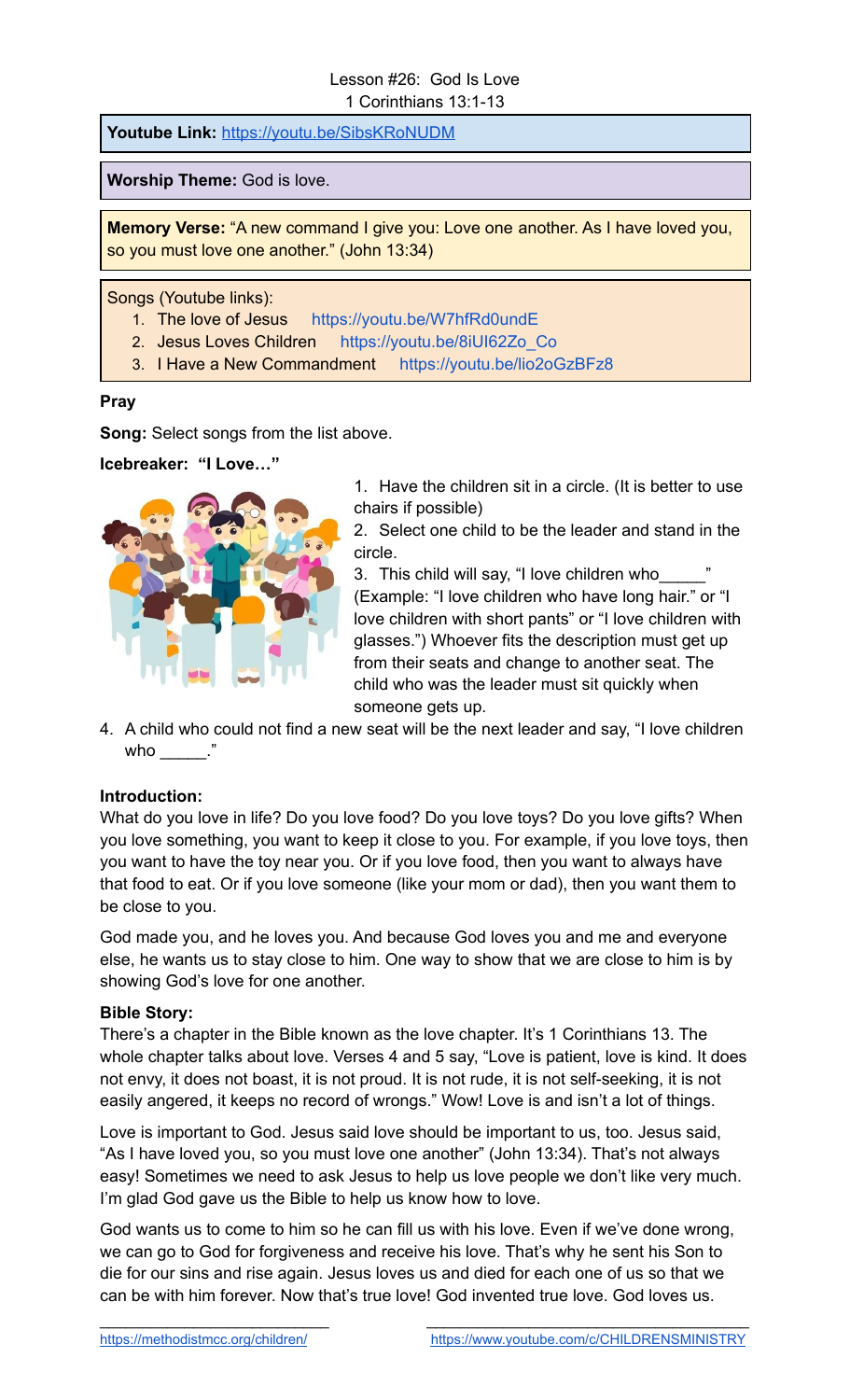God is love, and God wants us to love others. He wants others to know what he's like through our love for them. When we act with love, we please God who loves us.

# **Questions to discuss:**

- 1. Where is the love chapter in the bible? (1 Corinthians 13)
- 2. What can we do when it is hard for us to love someone? (Ask Jesus to help us love that person)
- 3. How did God show his true love for us? (He sent his son Jesus to die for our sins and rise again so that we can be with him forever)
- 4. What should we do as people who are loved by God? (We should love God and love people too!)

#### **Game: What Is Love?**

Materials Needed: Print 1Corinthians 13:4-7 (see below), pencils

|                                                                                               | 1. Pair up the children and give the printed copy of 1 Corinthians         |  |
|-----------------------------------------------------------------------------------------------|----------------------------------------------------------------------------|--|
| Please circle words that<br>describe love:                                                    | 13:4-7 to each group.                                                      |  |
| 4 Love is patient, love is                                                                    | 2. Ask them to circle all the words that describe love.                    |  |
| kind. It does not envy, it                                                                    | 3. After about 5 minutes, ask the children to complete what the            |  |
| does not boast, it is not<br>proud.                                                           | teacher says (The teacher will pick the group that raises their            |  |
| 5 It does not dishonor                                                                        | hand first. The group that says the answer first will get a point.):       |  |
| others, it is not self-seeking,<br>it is not easily angered, it<br>keeps no record of wrongs. | <b>a.</b> Love is ___________(patient), love is ________(kind). It         |  |
|                                                                                               | does not _________ (envy), it does not _______ (boast), it is not          |  |
| 6 Love does not delight in<br>evil but rejoices with the                                      | (proud). 5 It does not __________(dishonor others), it                     |  |
| ltruth.                                                                                       | is not _________ (self-seeking), it is not __________ (easily              |  |
| 7 It always protects, always<br>trusts, always hopes,                                         | angered), it keeps no _________ (record of wrongs). 6 Love does            |  |
| always perseveres.                                                                            | not (delight in evil) but rejoices with (the                               |  |
| $(1$ Corinthians 13:4-7)                                                                      | truth). 7 It always _________ (protects), always _________                 |  |
|                                                                                               | $(trusts)$ , always $\rule{1em}{0.15mm}$ (hopes), always $\rule{1.15mm}{}$ |  |
| (nonconvors)                                                                                  |                                                                            |  |

(perseveres).

5. Ask children which description of love is their favorite and explain why.

**Memory Verse:** "A new command I give you: Love one another. As I have loved you, so you must love one another." (John 13:34)

# **Craft: Love Flowers**

Materials Needed: Print "Love Flowers" (see below), color pencils

- 1. Give "Love Flowers" to each child.
- 2. Have the children write descriptions of love from 1Corinthians 13 (use the printed copy used in the game) on the flower petals and then color to decorate.
- 3. Explain to the children that we must love others because God loves us.



**Song:** Select songs from the list above

#### **Pray**

**Teacher's Devotion (Please read before you get ready to teach the students.)** Read 1 Corinthians 13 again, and make a list of the ways Paul described love. Circle the words you think describe your quality of love. Place a star next to any attributes that you want Jesus' help to develop in your life. How might your life change if you were able to love perfectly? How would others' lives change? Pray and ask Jesus to improve the quality of your love.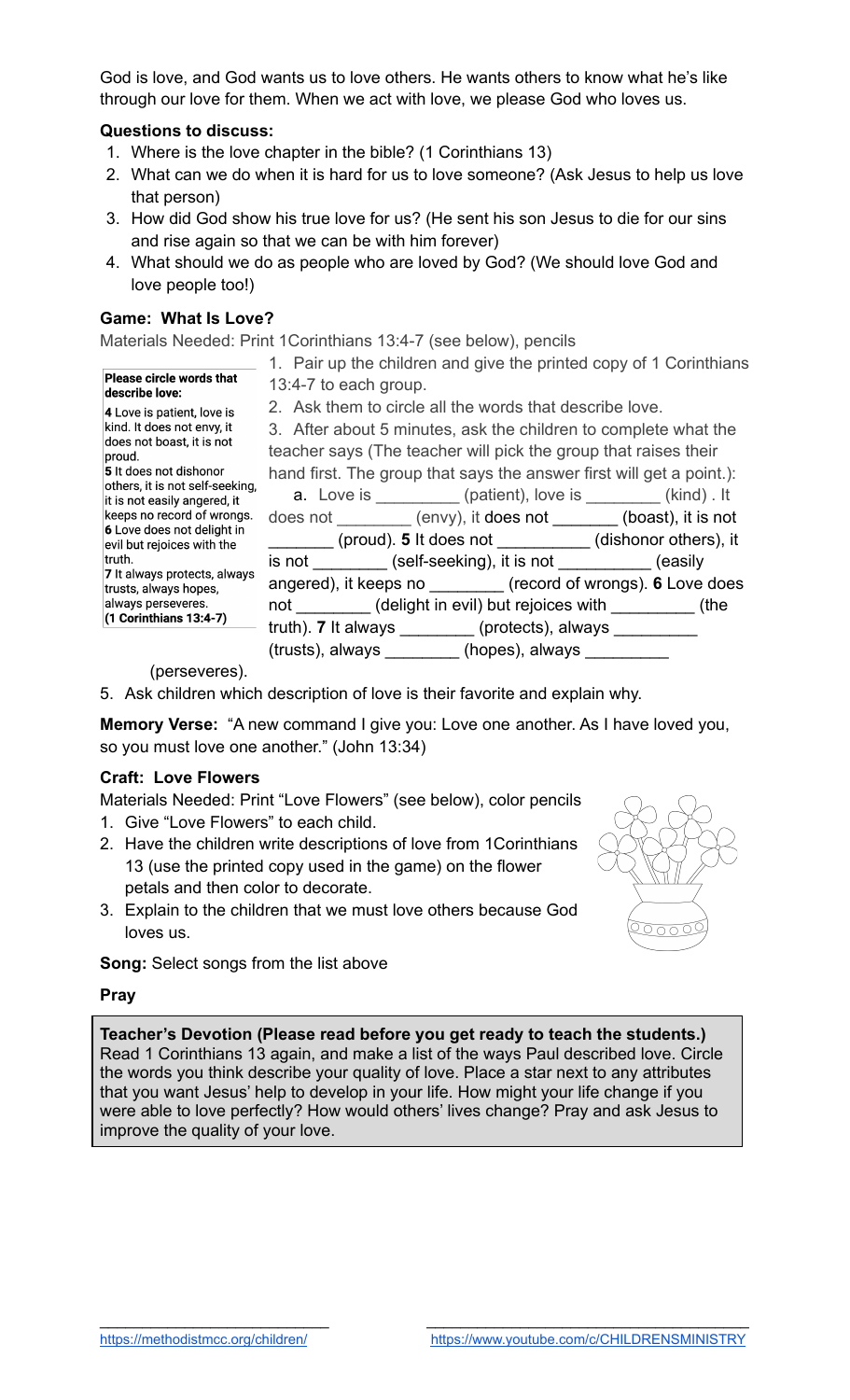# **Please circle words that describe love:**

**4** Love is patient, love is kind. It does not envy, it does not boast, it is not proud.

**5** It does not dishonor others, it is not

self-seeking, it is not easily angered, it keeps no record of wrongs.

**6** Love does not delight in evil but rejoices with the truth.

**7** It always protects, always trusts, always hopes, always perseveres. **(1 Corinthians 13:4-7)**